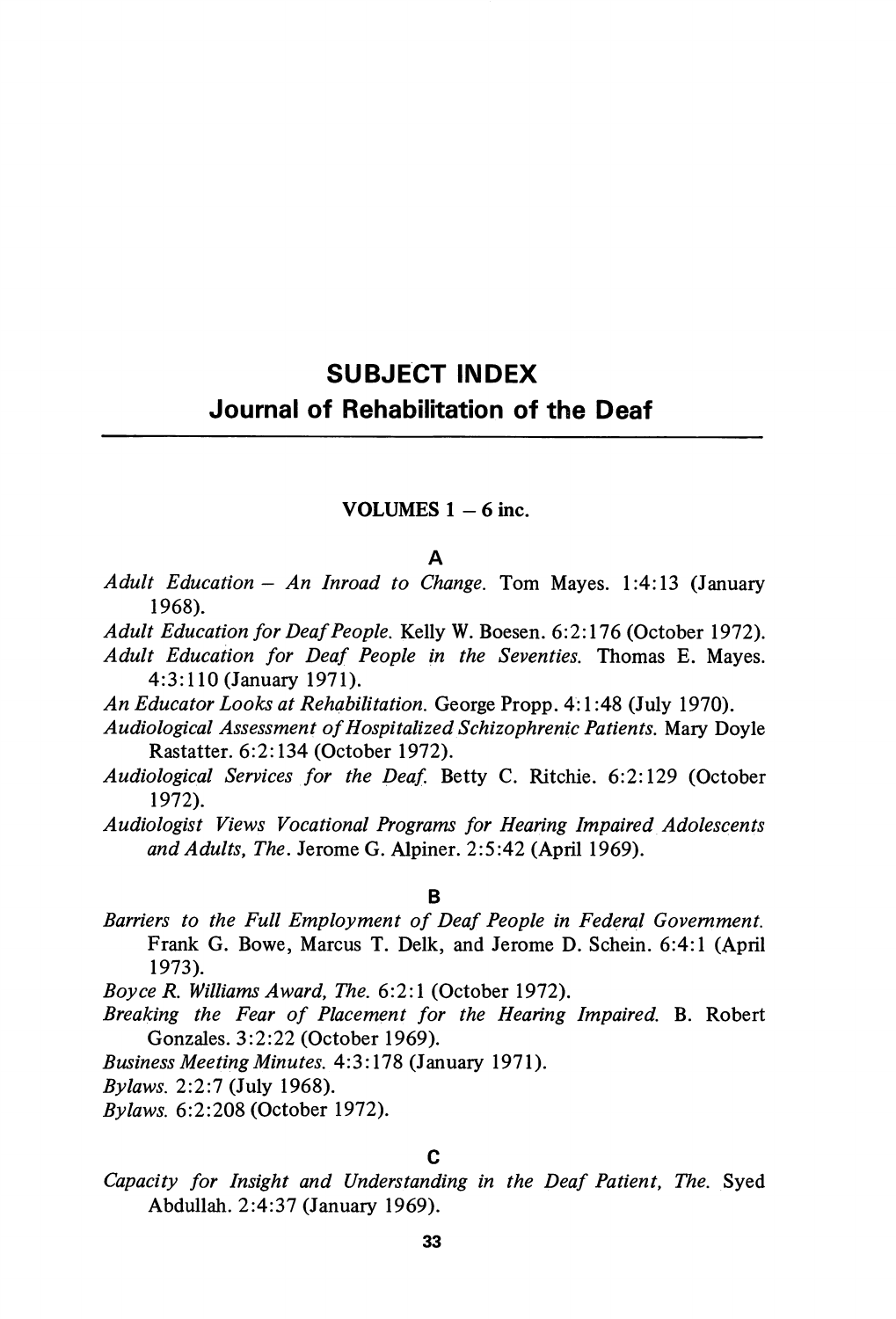Case for Social Work in Vocational Rehabilitation, The. Sidney N. Hurwitz. 1:1:10 (April 1967).

Challenge and Opportunity. Boyce R. Williams. 1:1:3 (April 1967).

- Challenge of Psychiatric Social Work with the Deaf. Steven K. Chough. 3:4:7 (April 1970).
- Challenge of Serving Deaf Adults: A Candid View, The. Gerald H. Fisher. 2:2:14 (July 1968).
- Chapter XIII of the Bankruptcy Act, Wage Earner Plans and the Deaf Debtor. John S. Schuchman. 6:4:1 (April 1973).
- Circumspect Inventory of Major Employment Problems of the Deaf, A. Caren E. Nelson. 2:3:27 (October 1968).
- Commitment to New Programs and Services for Deaf People. William M. Usdane. 3:1:9 (July 1969).
- Communication Accuracy in a Sign-Language Interpretation of a Group Test. Harry W. Hoemann. 5:3:40 (January 1972).
- Community Referral Services. Willis A. Ethridge. 3:1:103 (July 1969).
- Community Service for Deaf People in Kansas City: A Description and Report. Roger M. Falberg. 3:2:42 (October 1969).
- Comparative Assessment of Hearing and Deaf Dream Characteristics, A. William A. Sherman, Jr. 4:2:54 (October 1970).
- Consumer Feedback. A11. Fineman. 6:2:109 (October 1972).
- Consumer Feedback and Professional Growth. Richard Walker. 6:2:103 (October 1972).
- Continuing Education Program for Deaf Adults. Gilbert L. Delgado. 6:2:170 (October 1972).
- Convention Afterthoughts. Boyce R. Williams. 2:2:38 (July 1968).
- Convention Summary: New Profiles of Opportunity. Robert R. Lauritsen. 3:1:120 (July 1969).
- Cooperative Education Past, Present and Future. Marian Saunders. 6:2:37 (October 1972).
- Coordination: An Educator Views the Scene. Donald G. Ferguson. 4:1:36 (July 1970).
- COSD Board Meets in St. Louis. 2:4:9 (January 1969).
- Council of Organizations Serving the Deaf Report of PRWAD Represen tative. Robert R. Lauritsen. 6:2:204 (October 1972).
- Counseling the Deaf Client. McCay Vemon. 1:2:3 (July 1967).
- Counseling the Hearing Impaired Adult. C. P. Goetzinger. 1:1:32 (April 1967).
- Counselor Aides for Deaf Clients. Vemon Browning. 6:3:19 (January 1973).
- Critical Review of Geist Picture Deaf Form: Male, A. Brian Bolton. 5:2:21 (October 1971).

D

D.C. Vocational Rehabilitation for the Deaf: A High Rise Model. Douglas Burke. 1:3:3 (October 1967).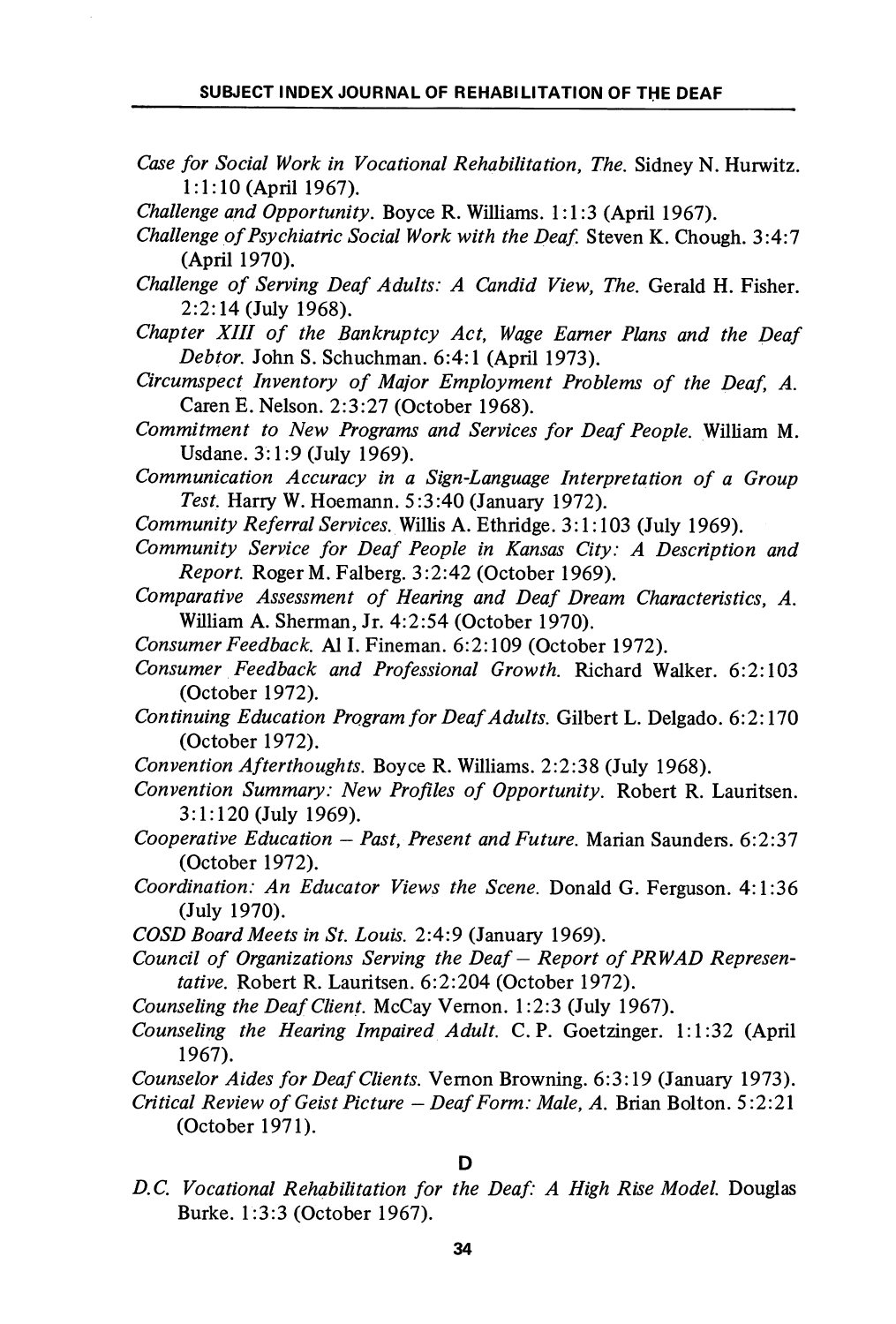Deaf College Students' Preferences Regarding the Hearing Status of Counse lors. Albert Rosen. 1:4:20 (January 1968).

Deaf People in Computer Professions. Robert L. Bates. 4:1:28 (July 1970).

Deafness Today. John D. Twiname. 6:2:32 (October 1972).

Delgado College Academic and Vocational Education Program for the Deaf, The. Douglas O. Wells. 3:1:44 (July 1969).

- Developing Community Casefinding Resources in Vocational Rehabilitation. Geno M. Vescovi. 1:3:24 (October 1967).
- Development of an Instrument to Assess Work Attitudes of Deaf Rehabili tation Clients. Brian Bolton and Katie Brown. 4:4:18 (April 1971).
- Development of Manual Sign Language in Mentally Retarded Deaf Individ uals, The. Robert J. Hoffmeister and Alvirdo Farmer. 6:1:19 (July 1972).
- Diagnostic Evaluation and Adjustment Facility (Project D.E.A.F.). Ernest E. Hairston. 5:1:24 (July 1971).
- Directions for Rehabilitation Counseling With Deaf Persons. Donald G. Martin. 4:3:82 (January 1971).
- Division of Research and Training (NTID). E. Ross Stuckless. 4:3:175 (January 1971).
- Division of Student Development (NTID). Jack R. Clarcq. 4:3:168 (January 1971).

E

- Edna Levine Honored. 2:3:9 (October 1968).
- Education for Thinking. HansG. Furth. 5:1:7 (July 1971).
- Educational Needs of the Deaf and NTID. J. R. Clarcq. 4:2:64 (October 1970).
- Educational, Psychological, and Occupational Aspects of the Nonwhite Deaf Population. Frank G. Bowe. 5:3:33 (January 1972).
- Effective Utilization of State Facilities for Practicum Experience. Jerome D. Schein. 6:2:90 (October 1972).
- Effects of Deafness on Personality, The. Ann E.G. Kennedy. 6:3:22 (January 1973).
- Evaluation and Diagnosis in a Functional Program at the Iowa School for the Deaf. Melba E. Alber. 3:3:33 (January 1970).
- Evaluation of a Coordinated Programming Effort for Deaf Retarded. Sylvia M. Hall and Larry Talkington. 6:3:41 (January 1973).

Evaluation of the Young Deaf Adult. D. Wilson Hess. 3:2:6 (October 1969).

Expanded Services for the Deaf Project of the Vocational Rehabilitation Center of Allegheny County, The. Herbert L. Pickell, Jr. 3:1:90 (July 1969).

Deaf Personality  $-$  A Study in Contrasts, The. Robert J. Donoghue. 2:3:37 (October 1968).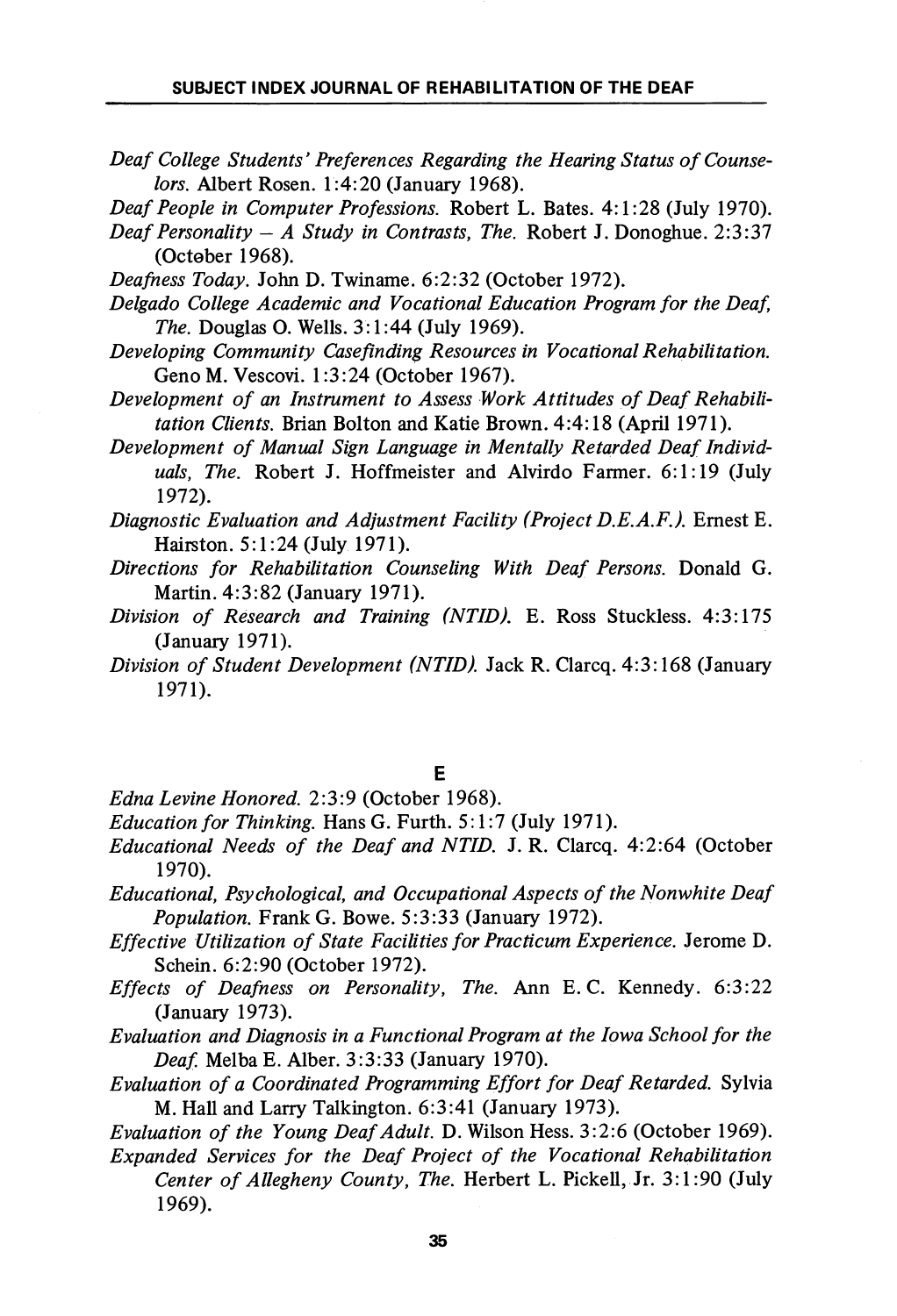F

Facilities for the Deaf. Edgar H. Shroyer. 6:2:194 (October 1972).

- Factors Related to Successful Employment of Adult Deaf Workers. Geno M. Vescovi. 6:3:1 (January 1973).
- Field Experience in Social Work with Deaf Students. Marie Davis. 6:2:76 (October 1972).
- Field Work in Community Organizations for the Deaf. Gary Roberts. 6:2:73 (October 1972).
- Fifty Years of Research on the Intelligence of Deaf and Hard-of-Hearing Children: A Review of Literature and Discussion of Implications. McCay Vemon. 1:4:1 (January 1968).
- Functions of a Professional Organization, The. Tom Coleman. 2:2:22 (July 1968).

#### G

- Gallaudet College: Trends for the Future. Bernard L. Greenberg. 3:1:21 (July 1969).
- Greater Utilization of Community Educational and Training Services by the Adult Deaf. Ray L. Jones and Victor N. Galloway. 1:3:34 (October 1967).
- "Guidance Liaison" Services in a Program for Graduates of a School for the Deaf. John P. Carroll. 3:4:26 (March 1970).

#### H

- Halfway House Program for Deaf Psychiatric Patients, A. Jean Badanes. 6:4:33 (April 1973).
- Hard Core Negro Deaf Adult in the Watts Area of Los Angeles, California, The. Linwood Smith. 6:1:11 (July 1972).
- Harry Cook Honored. 2:5:6 (April 1969).
- Higher Education. Lucille Miller, Robert Lauritsen, John Schuchman, Ross Stuckless, Stanley Traxler, and Douglas Wells. 6:2:80 (October 1972).
- Higher Education for Deaf Persons in Regular Institutions. Stephen P. Quigley. 3:1:34 (July 1969).

#### $\mathbf{I}$

Idiosyncratic Work Adjustment of the Deaf Worker, The. Robert R. Lauritsen. 5:3:11 (January 1972).

- Illiterate Deaf Adult An Investigation in Communication Skills, The. David A. Spidal and Glenn S. Pfau. 6:2:47 (October 1972).
- Implications of the Use of Videotape. Arhne Cottrell. 5:2:15 (October 1971).
- Improved Vocational Opportunities for Deaf People. Frieda K. Hammermeister and Nona L. Burrows. 2:3:11 (October 1968).

Index to Volume One. 2:2:44 (July 1968).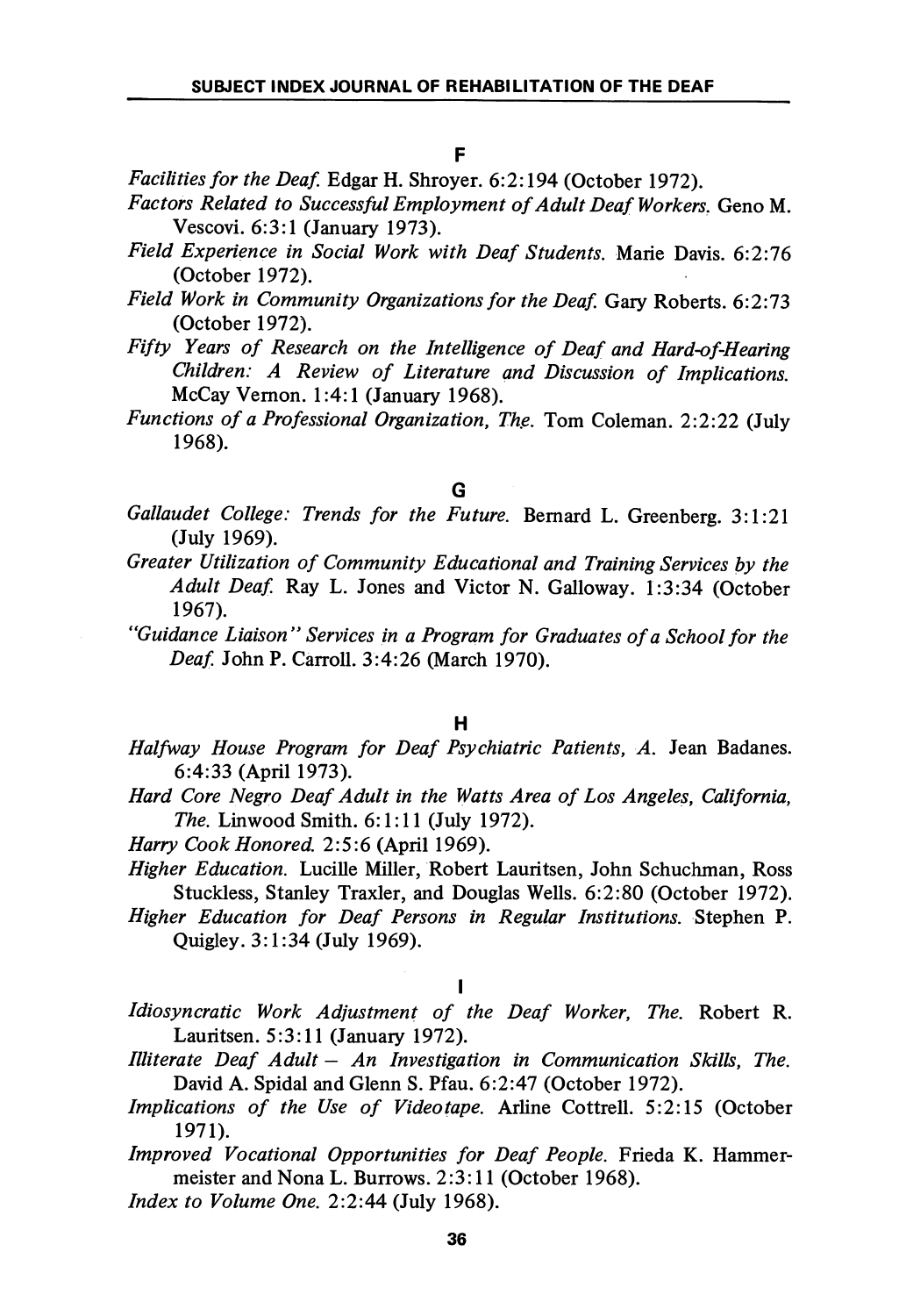- Indianapolis Program Blends Habilitation-Rehabilitation. Eugene W. Peter son. 4:1:161 (July 1970).
- Instructional Programs Toward Greater Flexibility (NTID), The. William E. Castle. 4:3:161 (January 1971).
- Integrated Rehabilitation Services for the Deaf. Dorothy S. Miles. 1:3:16 (October 1967).
- International Research Seminar on the Rehabilitation of Deaf Persons and the World Congress of the Deaf: A Critique. Michael Rodda. 4:4:5 (April 1971).

Interpreting for Deaf Clients. Joseph P. Youngs, Jr. 1:1:49 (April 1967).

- Interpreting in the Seventies. James E. Stangarone. 4:3:91 (January 1971).
- Intepreting Services for Deaf People. Albert T. Pimentel. 3:1:112 (July 1969).

Introduction to the NTID. Robert Frisina. 4:3:159 (January 1971).

Involving the Deaf Community in the Training Process. Ray L. Jones. 6:2:101 (October 1972).

K

Keynote Address. James F. Garrett. 4:3:23 (January 1971).

Keynote Address - Rehabilitation, A Service System. E. B. Whitten.  $6:2:17$ (October 1972).

L

Legal Problems of the Deaf. Lowell J. Myers. 3:4:36 (March 1970).

Limitations of Personality Inventories for Assessment of Deaf Children and Adults as Illustrated by Research with the Minnesota Multiphasic Per sonality Inventory. Albert Rosen. 1:2:47 (July 1967).

#### M

Main Problem of Black Deaf People: Education, The. James Magness. 6:2:123 (October 1972).

Manpower. Francis J. Gattas. 6:2:165 (October 1972).

Manpower Needs in Counseling the Deaf. Norman Tully. 6:2:156 (October 1972).

Manpower Needs of the Deaf, The. Gene Stockton. 6:2:161 (October 1972).

- Manpower The Consumer Viewpoint. Jack Levesque. 6:2:159 (October 1972).
- Meaning of PRWAD for the Professional Worker, The. Ross Stuckless. 2:2:30 (July 1968).
- Meaning of PRWAD for the Welfare and Rehabilitation of the Deaf Adult, The. Albert T. Pimentel. 2:2:27 (July 1968).
- Measuring College Potential of Language Handicapped Students. Bernard L. Greenberg. 5:4:25 (April 1972).
- Media Utilization and the Multi-Handicapped Deaf. Ellie M. Carper. 6:2:56 (October 1972).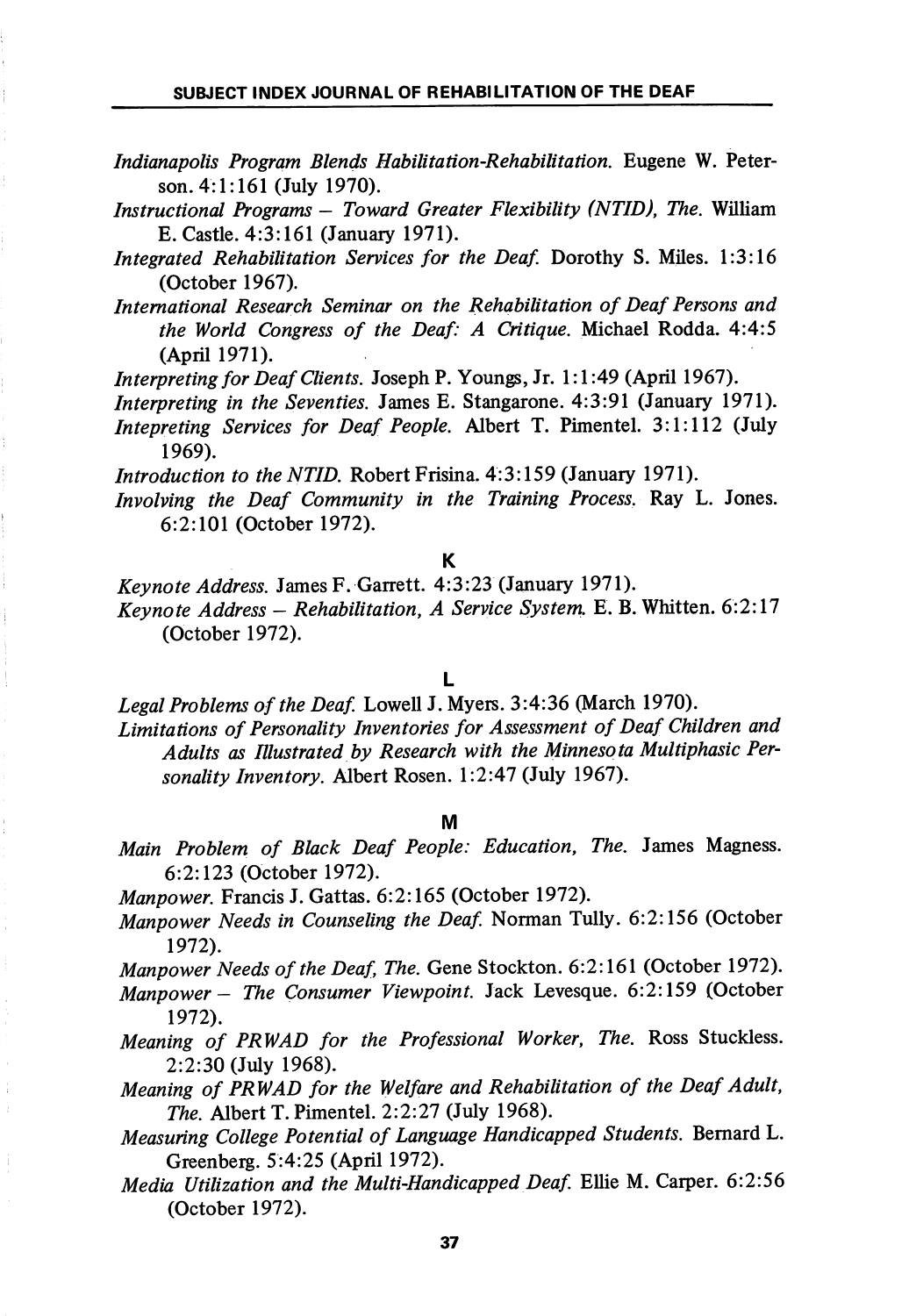- Meeting Manpower Needs Through Short-Term Orientation to Deafness Re habilitation for Trained Vocational Rehabilitation Counselors. William E. Woodrick. 6:2:82 (October 1972).
- Meeting the Psychiatric Need of the Deaf. John D. Rainer and Kenneth Z. Altshuler. 2:4:14 (January 1969).
- Mental Health Consultation for Deaf People. Doris Lee Dickens. 6:2:184 (October 1972).
- My Training Experience in Social Work at Gallaudet College and Present Employment. Barbara Willigan. 6:2:78 (October 1972).
	- N
- National Census of Deaf People, The. Jerome D. Schein. 4:3:144 (January 1971).
- National Theatre of the Deaf, The. Helen Powers. 3:2:63 (October 1969).
- Needs and Solutions in the Rehabilitation of Deaf Youth and Adults. E. Russell Baxter. 5:1:39 (July 1971).
- Needs in the Area of Short-Term Training for Work with the Adult Deaf Dennis Fahey. 6:2:93 (October 1972).
- Needs of Deaf People in the Seventies. Larry G. Stewart. 4:3:30 (January 1971).
- New Economics and the Deaf, The. Edgar L. Lowell. 5:2:30 (October 1971). New Telephone Arrangement for the Deaf. 2:3:8 (October 1968).
- Note on the Prediction Ceiling, A. Brian Bolton. 5:3:24 (January 1972).
- NTID and Higher Education for Deaf Persons. D. Robert Frisina. 3:1:28 (July 1969).

### O

- Occupational Plans and Aspirations of Deaf Adolescents. Lee M. Joiner, Edsel L. Erickson and Jerry B. Crittenden. 2:3:21 (October 1968).
- Ohio Story, The. Francis J. Gattas. 2:5:54 (April 1969).
- Opportunities for Improved and Expanded Services. Henry C. Warner, Jr. 5:1:18 (July 1971).
- Overview on Problems of Black Deaf People. Ernest Hairston. 6:2:114 (October 1972).

## P

- Personality Assessment of Entering Hearing-Impaired College Students Using the I6PF, Form E. Raymond J. Trybus. 6:3:34 (January 1973).
- Pittsburgh The Possibility of an Exciting Experiment in Interagency Cooperation. Jan McManes 6:2:198 (October 1972).
- Placement Work with Deaf People. Edward Rose, Glenn Anderson, Vic Maguran, Alfred Sonnenstrahl, and Robert Wemer. 6:2:59 (October 1972).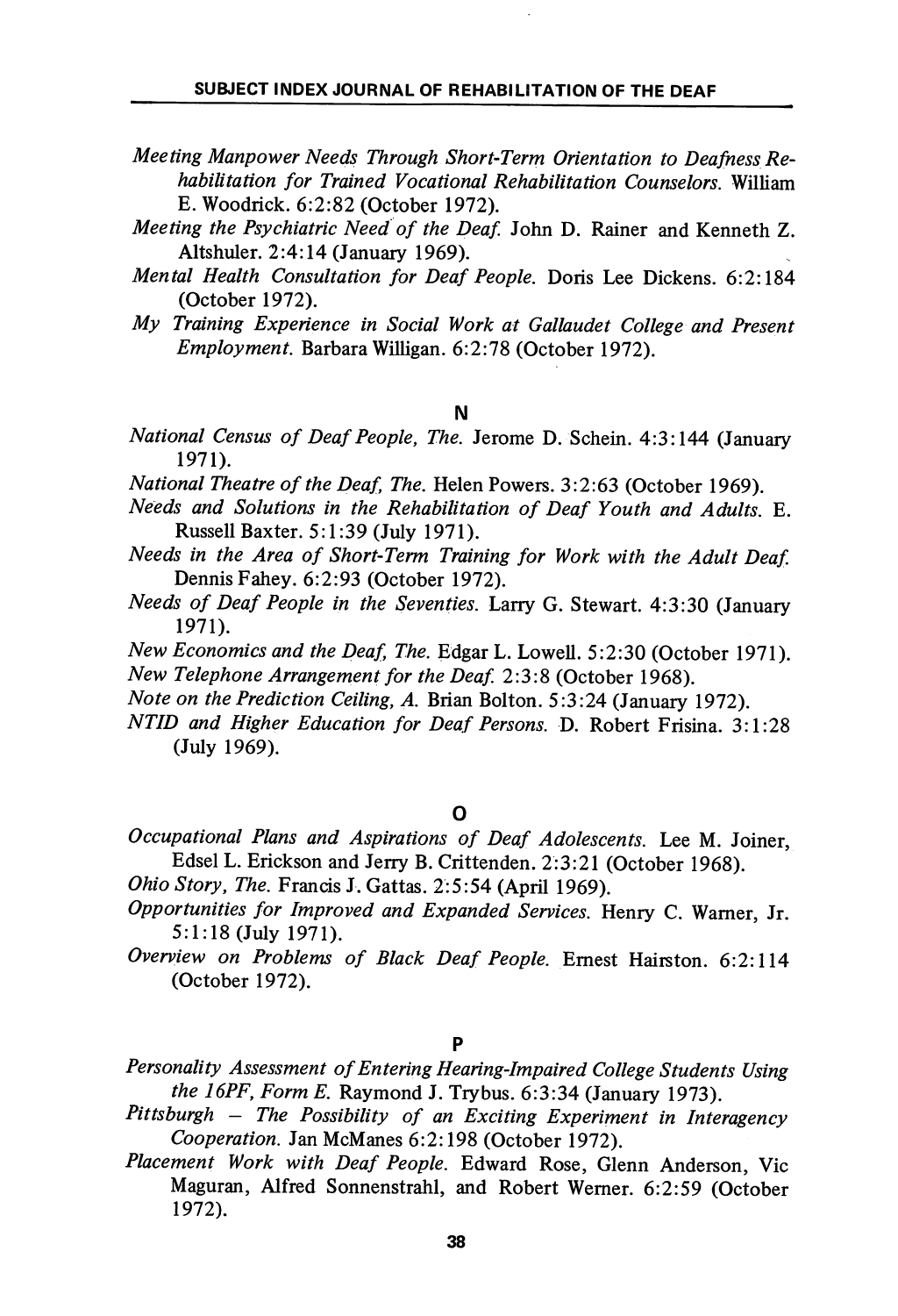- Possible Effects of Integration of the Deaf Within a Typical Vocational School Setting. Kathryn J. Carrath, Albert H. Krueger, David J. Lesar, Arthur J. Redding. 4:4:30 (April 1971).
- Potential for language Acquisition of Illiterate Deaf Adolescents and Adults, The. David A. Spidal and Glenn S. Pfau. 6:1:27 (July 1972).
- Preparation of Professionals in the Seventies. The. Jerome D. Schein. 4:3:154 (January 1971).
- Preparation of the Hearing-Impaired for an Adult Vocational Life. Robert G. Sanderson. 6:3:12 (January 1973).
- President's Address. Alan B. Jones. 6:1:14 (October 1972).
- President's Address: Trends in PRWAD. Robert R. Lauritsen. 4:3:16 (January 1971).
- President's Closing Remarks. 2:2:36 (July 1968).
- President's Opening Remarks. 2:2:3 (July 1968).
- Principles of Interpreting for Deaf People. Jerome D. Schein. 6:2:190 (October 1972).
- Problems the Deaf Consumer Meets. Betty Hicks. 6:2:106 (October 1972).
- Proceedings of the 2nd Biennial Convention Professional Rehabilitation Workers with the Adult Deaf. 3:1 (July 1969).
- Proceedings of the 3rd Biennial Conference etc. 4:3 (January 1971).
- Proceedings of the 4th Biennial Conference, etc. 6:2 (October 1972).
- Professional Manpower Recruitment and Training of the Deaf 5:2:6 (October 1971).
- Profile of the Multiply Handicapped Deaf Young Adult, A. Brian Bolton. 5:4:7 (April 1972).
- PRWAD and the Seventies. Edward C. Newman. 4:3:151 (January 1971).
- Psychiatric Services for the Deaf. John C. Denmark and Raymond W. Eldiidge. 4:2:7 (October 1970).
- Psychiatric Services for the Deaf: Some Unmet Needs. John D. Rainer. 3:1:82 (July 1969).
- Psychological Evaluation of Deaf Rehabilitation Clients. Robert Donoghue and Brian Bolton. 5:1:29 (July 1971).
- Psychological Evaluation of Prelingually Deaf Adults. Roger M. Falberg. 1:2:31 (July 1967).
- Psychological Interviewing with Deaf Persons. Barbara B. Sachs, Allen T. Dittman, and Allen E. Sussman. 6:2:140 (October 1972).

#### R

Reading Dynamics with the Hearing Impaired. Darrell E. Rose, Carter M. Williams, and Leroy Bamey. 2:3:57 (October 1968).

Reality of Being Deaf, The. Frank B. Sullivan. 2:5:9 (April 1969).

- Regional and Local Post Secondary Vocational Programs for Deaf People. James Hanson. 4:3:73 (January 1971).
- Regional Post Secondary Vocational Programs for Deaf People. Nona L. Burrows. 4:3:53 (January 1971).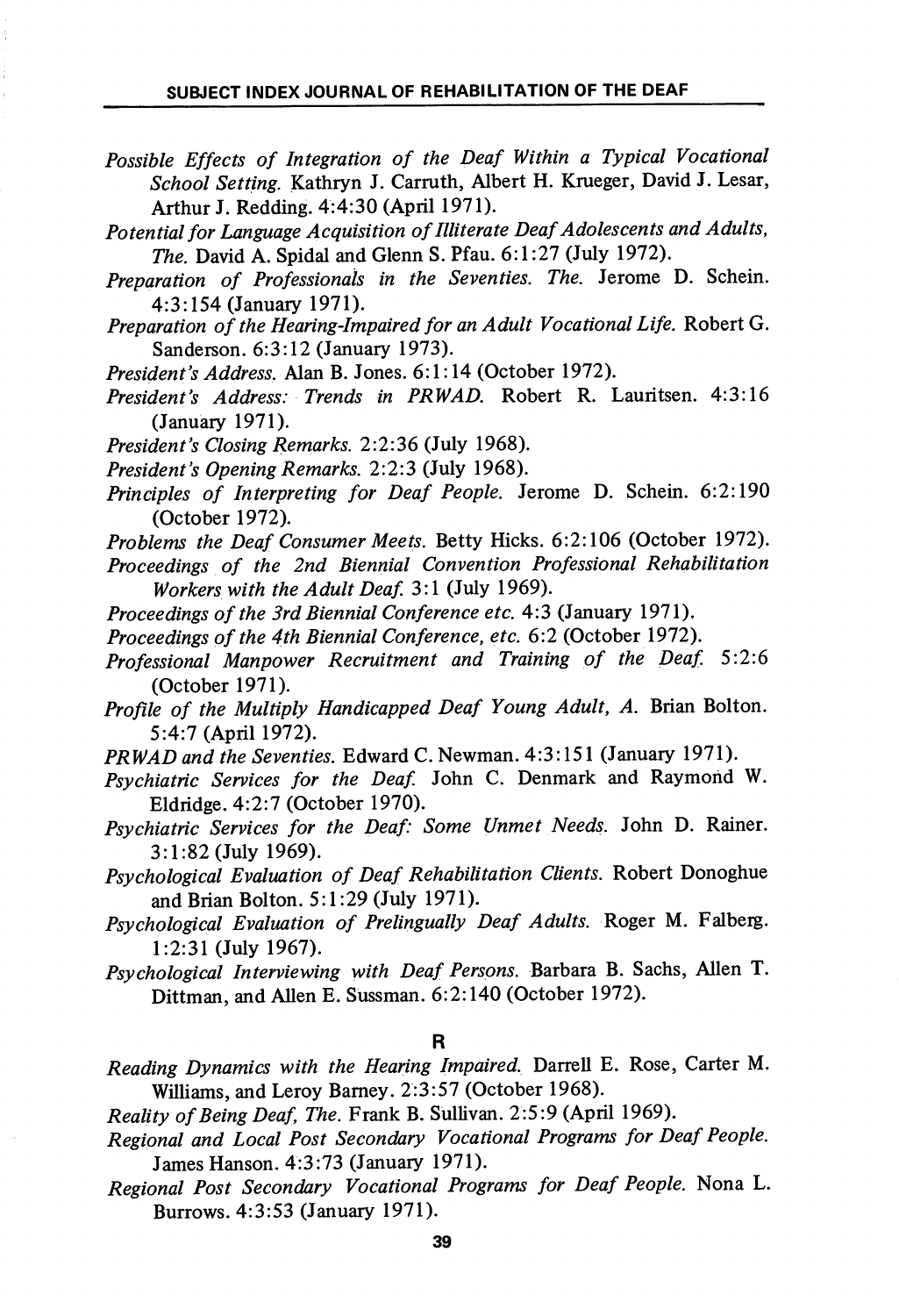- Rehabilitation of Hard Core Deaf: Identification of an Affective Style. S. J. DiFrancesca and S. N. Hurwitz. 3:2:34 (October 1969).
- Rehabilitation, Alienation and the Young Deaf Adult. J. H. Whitworth. 1:4:28 (January 1968).
- Rehabilitative Audiology as Related to Rehabilitation of the Deaf. Jerome G. Alpiner. 4:3:116 (January 1971).
- Religious Services for Deaf People. David M. Denton. 6:2:42 (October 1972).
- Religious Work with the Deaf in the Seventies. Rudolph Gawlik. 4:3:135 (January 1971).
- Residential Vocational Rehabilitation Program -for Young Adults With Speech and Hearing Impairment, A. Gary Austin and Carter M. Williams. 2:4:51 (January 1969).

Response and Charge. Robert R. Lauritsen. 6:2:27 (October 1972).

- Role of the Paraprofessional in Inner-City Services to Deaf Persons. Frank G. Bowe, Jr. 6:2:120 (October 1972).
- Role of the Social Worker in Service to Deaf Persons, The. Douglas Watson 4:3:101 (January 1971).
- Role of the State Agency in Service to Deaf People in the Seventies, The. Craig Mills. 4:3:37 (January 1971).

S

- St. Paul Technical Institute Program for Deaf Students, The. Gerhard W. Nelson. 3:1:61 (July 1969).
- Seattle Community College New Program for Deaf People, The. Jerry M. Brookey. 3:1:52 (July 1969).
- Seminar in Human Reactions for Deaf College Students, A. Luther D. Robinson and Jean Mulrooney. 6:2:180 (October 1972).
- Sensory Medicine in the Area of Deafness. Powrie Vaux Doctor. 2:5:20 (April 1969).
- Services for Deaf Adults at Hot Springs Rehabilitation Center. Gary D. Blake. 2:1:28 (April 1968).
- Seventies: Counseling, Psychological, and Rehabilitation Services, The. McCay Vemon 4:3:127 (January 1971).
- Severely Handicapped and Multiply Handicapped Deaf Adults. Edna P. Adler. 4:3:96 (January 1971).
- Short-Term Training Institutes in Deafness and Mental Health. Thomas J. Boulder. 6:2:187 (October 1972).
- Sign Language's New Look, The. Harry W. Hoemann. 2:3:62 (October 1968).
- Sketch of Project DAWN (Deaf Adults With Need), A. Nancy Rarus. 6:2:168 (October 1972).
- Social Adjustment of Deaf School Leavers in the United States. Mervin D. Garretson. 2:4:42 (January 1969).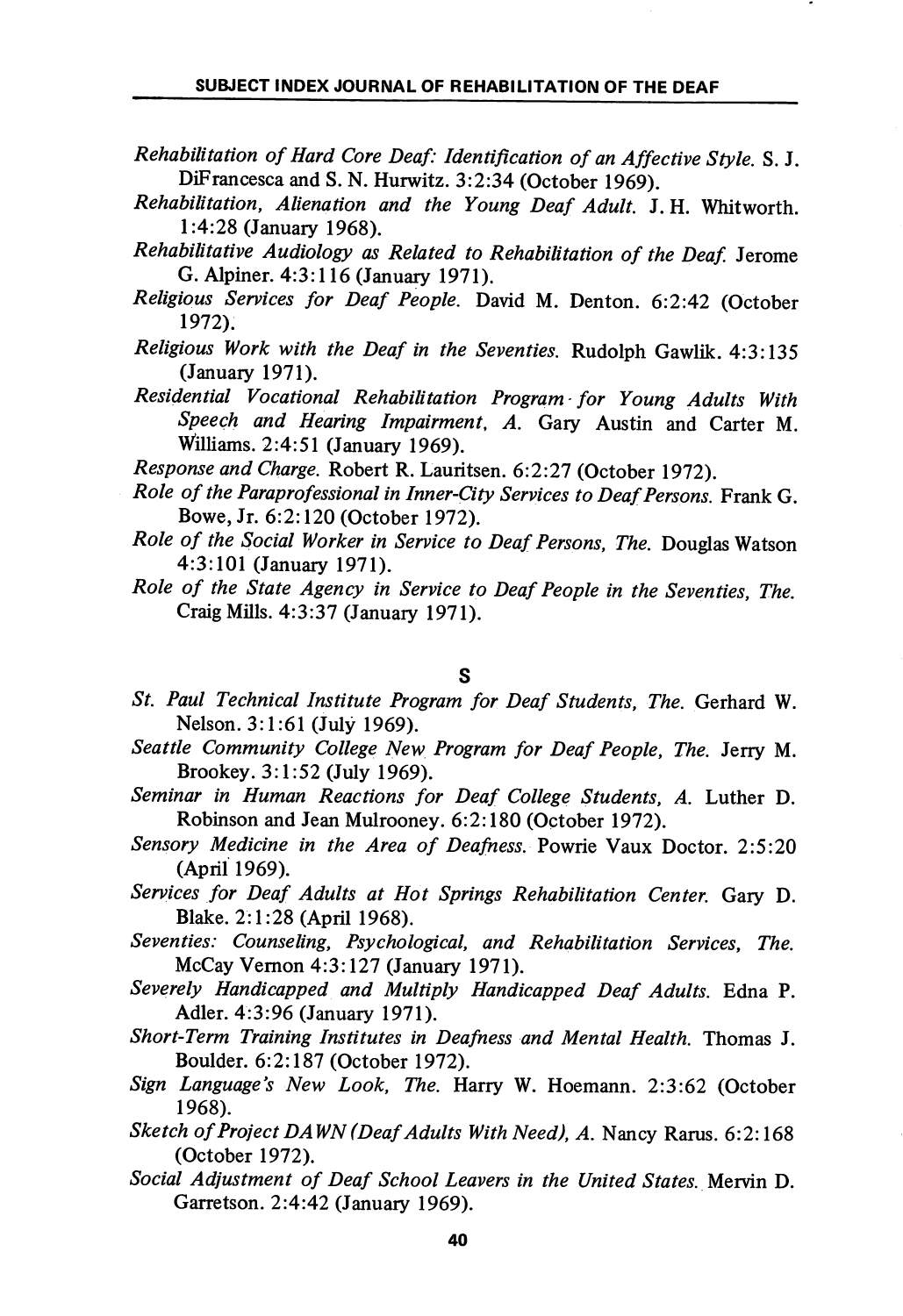- Social Dilemma of the Deaf Professional Counselor, The. Larry G. Stewart. 1:1:21 (April 1967).
- Social Work  $-$  A Career for the Deaf Person. Dorothy Polakoff. 6:2:61 (October 1972).
- Some Facjors Contributing to the Deaf Adult's Poor Image. Leo M. Jacobs. 5:3:29 (January 1972).
- Special Summer Work Experience Program. Ames Curchin. 2:3:52 (October 1968).
- Structured Approach to Independent Living Training for Young, Multiply Handicapped, Deaf Adults, A. B. Douglas Rice and Tim Milligan. 6:4:38 (April 1973).
- Summer Employment and Related Experiences for Hearing Impaired Youth in Minnesota. Robert Lauritsen and Harold L. Draving. 3:3:16 (January 1970).
- Superior I.Q.'s of Deaf Children of Deaf Parents. Richard G. Brill. 4:2:45 (October 1970).
- Survey of Interpreters for Deaf People in the State of Illinois, A. Stephen P. Quigley, Barbara E. Brasel, and Ronnie Wilbur. 6:1:7 (July 1972).
- System of Professional Guidance: Results of Observation & Experimental Samplings, A. Dusan Stojnic with Glenn T. Lloyd. 5:4:12 (April 1972).

#### T

- Teaching the Mentally Retarded Sign Language. George F. Sutherland and John W. Beckett. 2:4:56 (January 1969).
- Technique of Verbal Ability Assessment of Deaf People, A. Donald R. Ross. 3:3:7 (January 1970).
- Techniques of Screening for Mental Illness Among Deaf Clients. McCay Vemon. 2:4:23 (January 1969).
- 3M Company's CBSA Program, The. Richard Nelson. 3:1:80 (July 1969).
- Training in Diagnostics and Evaluation for the Specialist in Deafness Re habilitation. Elia G. Nickoloff. 6:2:98 (October 1972).
- Training the Deaf in Social Work: An Undergraduate Program in a Mental Health Setting. Curtis L. Hester. 6:2:68 (October 1972).
- Treatment Nosology for Vocational Counseling of the Deaf, A. Sidney N. Hurwitz. 2:1:42 (April 1968).
- Tribute to Robert Gordon Sanderson, A. Florian A. Caligiuri. 5:2:4 (October 1971).
- Toward a Developmental Understanding of Deafness. Kathryn P. Meadow. 2:1:1 (April 1968).
- Tower System as a Vocational Test for the Deaf Client, The. Albert T. Pimentel. 1:1:26 (April 1967).
- Treatment and Rehabilitation of the Mentally III Deaf Luther D. Robinson. 4:3:44 (January 1971).